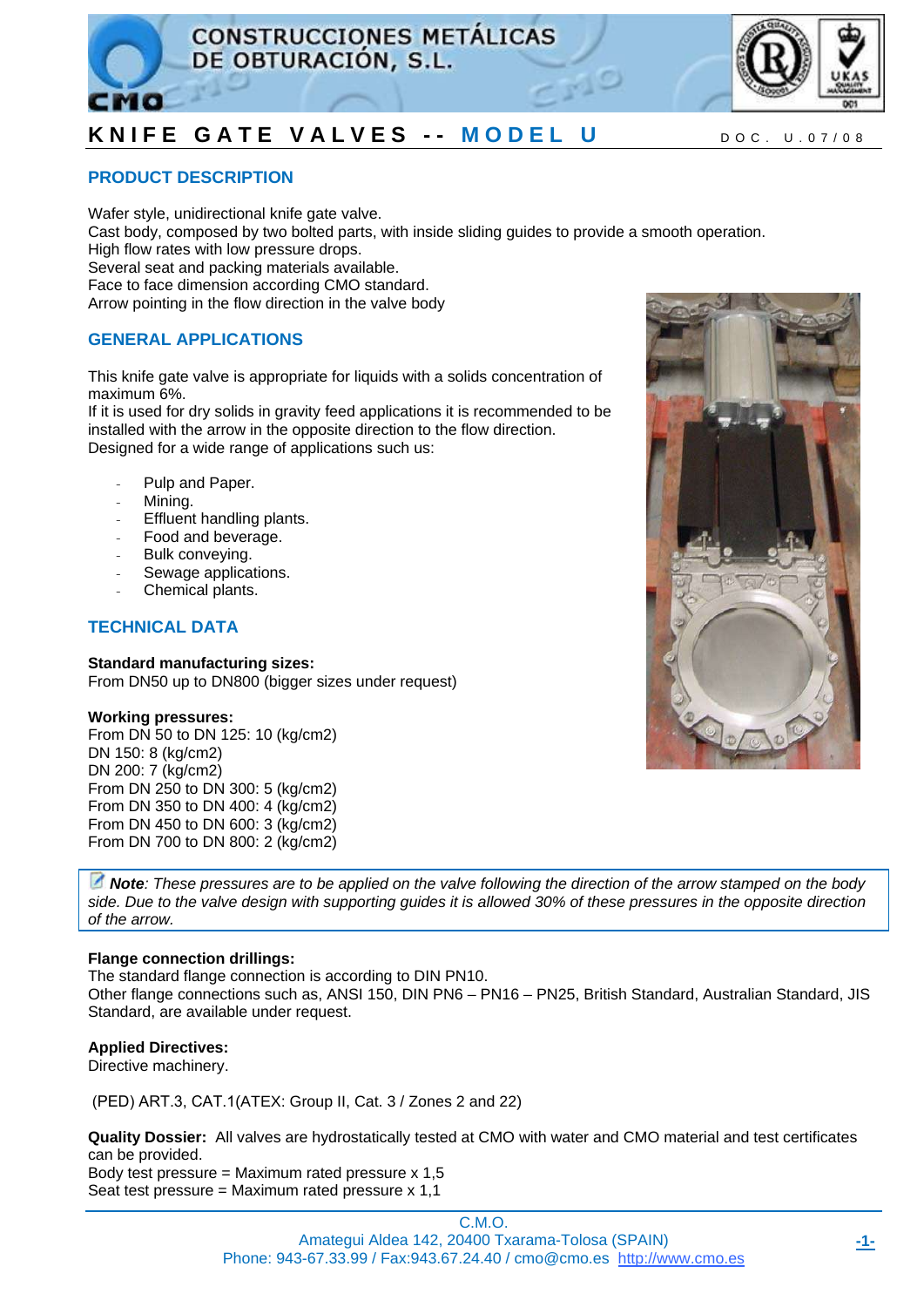

### **STANDARD MANUFACTURING MATERIALS (OPTIONS 1 AND 2)**



### **DESIGN FEATURES IN DETAIL**

### **1) BODY**

Wafer style cast body composed by two bolted parts, with inside sliding guides to provide a smooth operation and support the gate and seating wedges for tighter shut-off. For sizes bigger than DN1200 the construction of the body is fabricated in carbon steel with reinforcement ribs to withstand the maximum rated pressure. Full port designed to provide high flow rates with low pressure drops.

The internal design of the valve avoids any build up of solids on the sealing area and the space between the gate and body internals is the minimum avoiding any solid going to the inside cavities.

The standard manufacturing materials are GG25 cast iron and CF8M stainless steel. Other materials like GGG50 nodular cast iron, A216WCB carbon steel and stainless steel alloys (AISI316Ti, Duplex, 254SMO, Uranus B6 ….) under request. Cast iron or steel valves are painted as standard with 80 microns anticorrosive protection of EPOXY (colour RAL 5015). Other anticorrosive protections available under request

### **2) GATE**

The standard manufacturing materials are AISI304 stainless steel for cast iron body valve and AISI316 stainless steel for CF8M stainless steel body valve. Other materials or combinations can be supplied under request. The gate is polished in both sides to provide a smooth contact surface with the sealing joint. At the same time the gate wedge is rounded to avoid cutting of the sealing. Several polishing grades, anti abrasion treatments and modifications are available to adapt the valve to the customer requirements.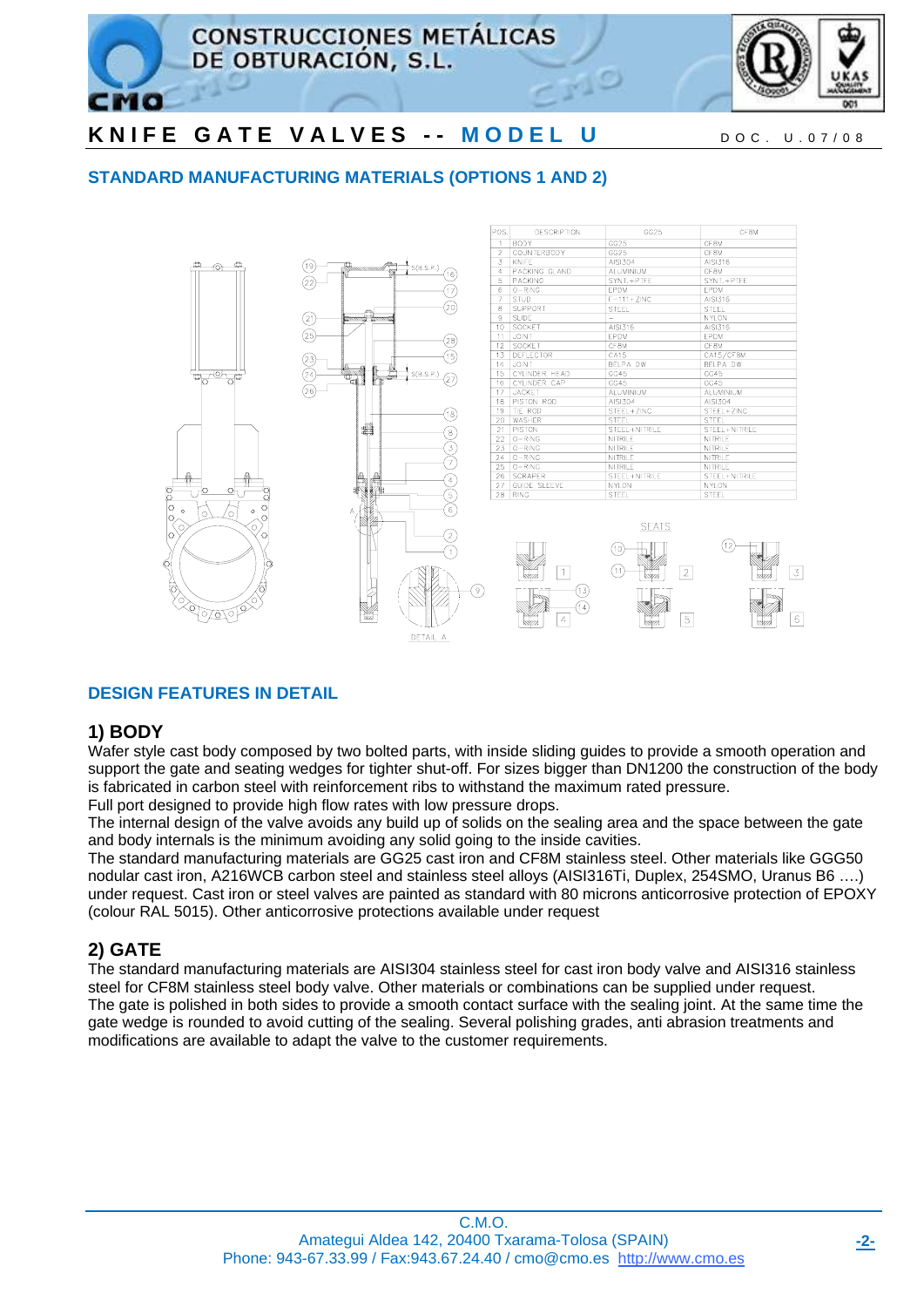

### **3) SEAT**

Six different seat constructions are available according to the application in which the knife gate valve will work as follows:





 $\left| \right|$ 





Seat number 1: Metal to metal seat. This seat construction does not include any resilient sealing and the estimated leakage (considering water) is 1.5% of the flow.

Seat number 2: Standard soft seated valve. This seat construction includes a resilient joint that is held on the valve body by an AISI316 stainless steel retaining ring.

Seat number 3: Soft seated valve with reinforced socket. This seat construction includes a resilient joint that is held on the valve body by a reinforced socket with two functions (protect the valve body from abrasion and clean the gate when the valve is working with particles that stick on the gate).

Seats number 4, 5 and 6: Equal to seats 1, 2 and 3 but including a deflector. The deflector is a conical shaped ring located on the valve inlet with two functions (protect the valve body from abrasion guide the flow to the centre of the valve).

*Note: Three materials are available for reinforced socket and deflector (CA-15 steel, CF8M and Ni-hard).* 

### **Resilient Seat Materials**

### **EPDM**

This is the standard resilient seat installed on CMO valves. It can be used in many applications, but generally it is used for water and products diluited in water at temperatures not higher than 90ºC.The EPDM rubber can also be used for abrasive products. It provides 100% tightness.

### **NITRILE**

It is used for greasy fluids or oils at temperatures not higher than 90 ºC. It provides 100% tightness.

### **VITON**

Appropriate for corrosive products and high temperatures up to 190ºC in continuous and picks of 210ºC. It provides 100% tightness.

### **SYLICONE**

The silicone is used mainly into the food industry and pharmaceutical products with temperatures not higher than 200ºC. It provides 100% tightness.

*Note: In some applications other different resilient materials are used as, for example, hypalon, butile and natural rubber. Please contact with us in case of such request.* 

### **PTFE**

It is used for corrosive products and PH from 2 to 12. This sealing material does not proved 100% tightness. The estimated leakage is 0.5% of the total flow.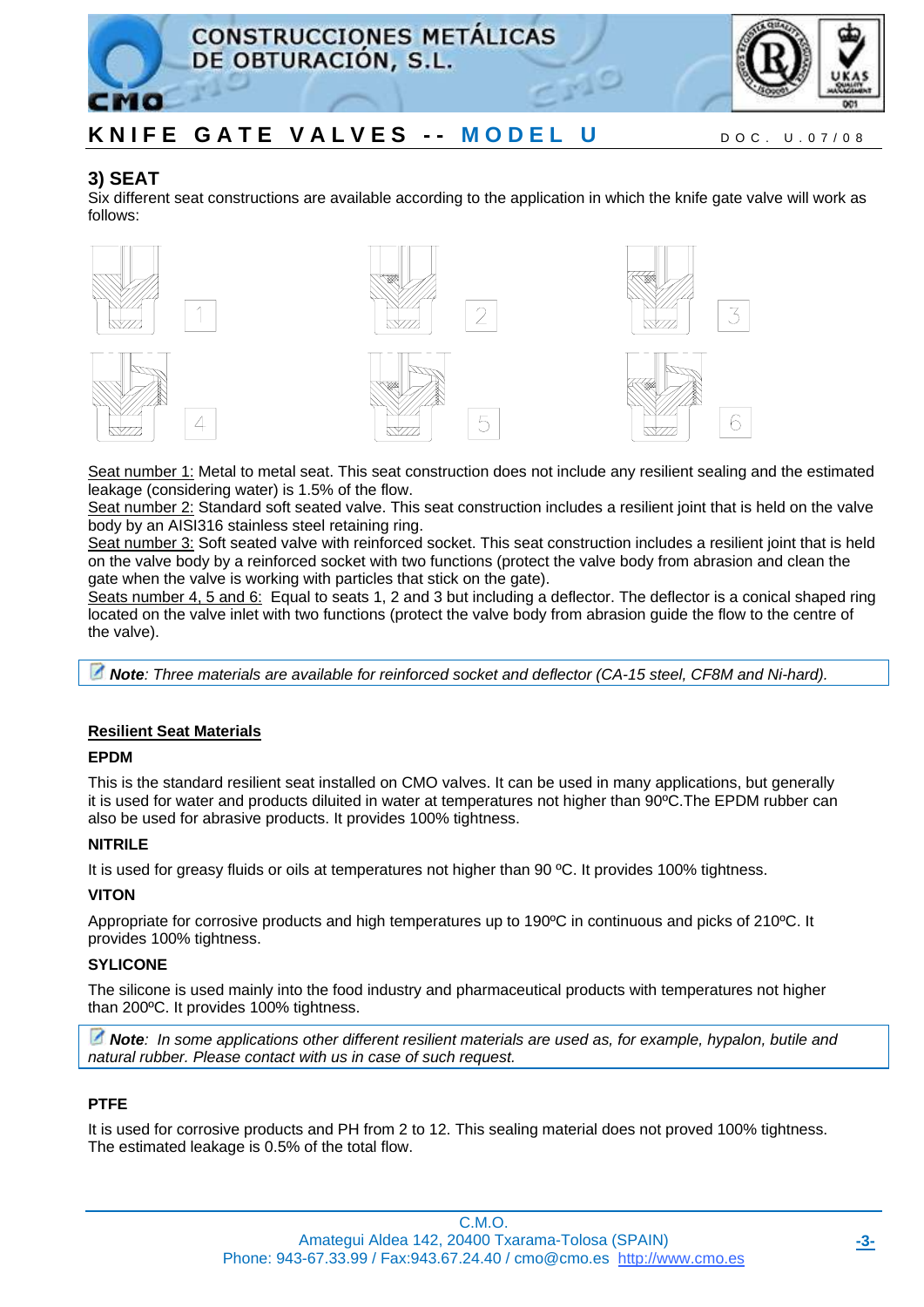



### **4) PACKING**

As standard the packing is composed by three lines with an EPDM o-ring in the middle. It provides the tightness between the body and the gate and avoids any kind of leakage to the atmosphere.

The packing is located in an easily accessible place and can be changed without dismantling the valve from the pipeline.

Several types of packing can be supplied according to the different applications in which the valve can be located as follows:

### **GREASED COTTON (Recommended for hydraulic services)**

This packing is made with cotton threads and has impregnated both the inside and the outside with tallow. It is manufactured by the solid system. It is a packing for general use in hydraulic services for pumps as well as for valves.



### **DRY COTTON**

This packing is made with cotton threads. It is manufactured by the solid system. This is a packing only for solid products.

 $P(bar) = 0.5 / T = 100°C$  PH = 6-8

### **COTTON + P.T.F.E.**

This packing is made with cotton threads and has the inside and outside impregnated with P.T.F.E. It is manufactured by the solid system. It is a packing for general use in hydraulic services for pumps as well as for valves.

 $P(bar) = 30 / T = 120$ <sup>o</sup>C PH = 6-8

### **P.T.F.E. LUBRICATED**

It is made of PTFE filament threads which are impregnated using vaccum with a dispersion of PTFE and a special lubricant which helps the work at high speed.

It is braided by the diagonal system. Suitable for valves and pumps working with nearly all the fluids, specially the more corrosives, including concentrated oils and oxidants. It is also suitable for fluids with solid contents.



### **GRAPHITE FILAMENT**

It is made of graphite threads of high purity. It is braided by the diagonal system and impregnated with a small quantity of graphite and lubricant which helps to reduce the porosity and makes easier the running.It is a packing with low friction coefficient and high heat conductivity.

Is has a wide range of applications, as the graphite withstands the steam, water, oils, solvents, alkalis and most of the acids.

The chemical products that attack this packing are strong oxifiers as the oleum, the fuming nitric acids, the diochramates and the oxygene.

 $P(bar) = 40 / T = 650$ <sup>o</sup>C PH = 0-14

### **CERAMIC FIBER**

It is made with ceramic threads. Its application is only for air or gas at high temperature and low pressure.

 $P(bar) = 0.3 / T = 1400°C$  PH = 0-14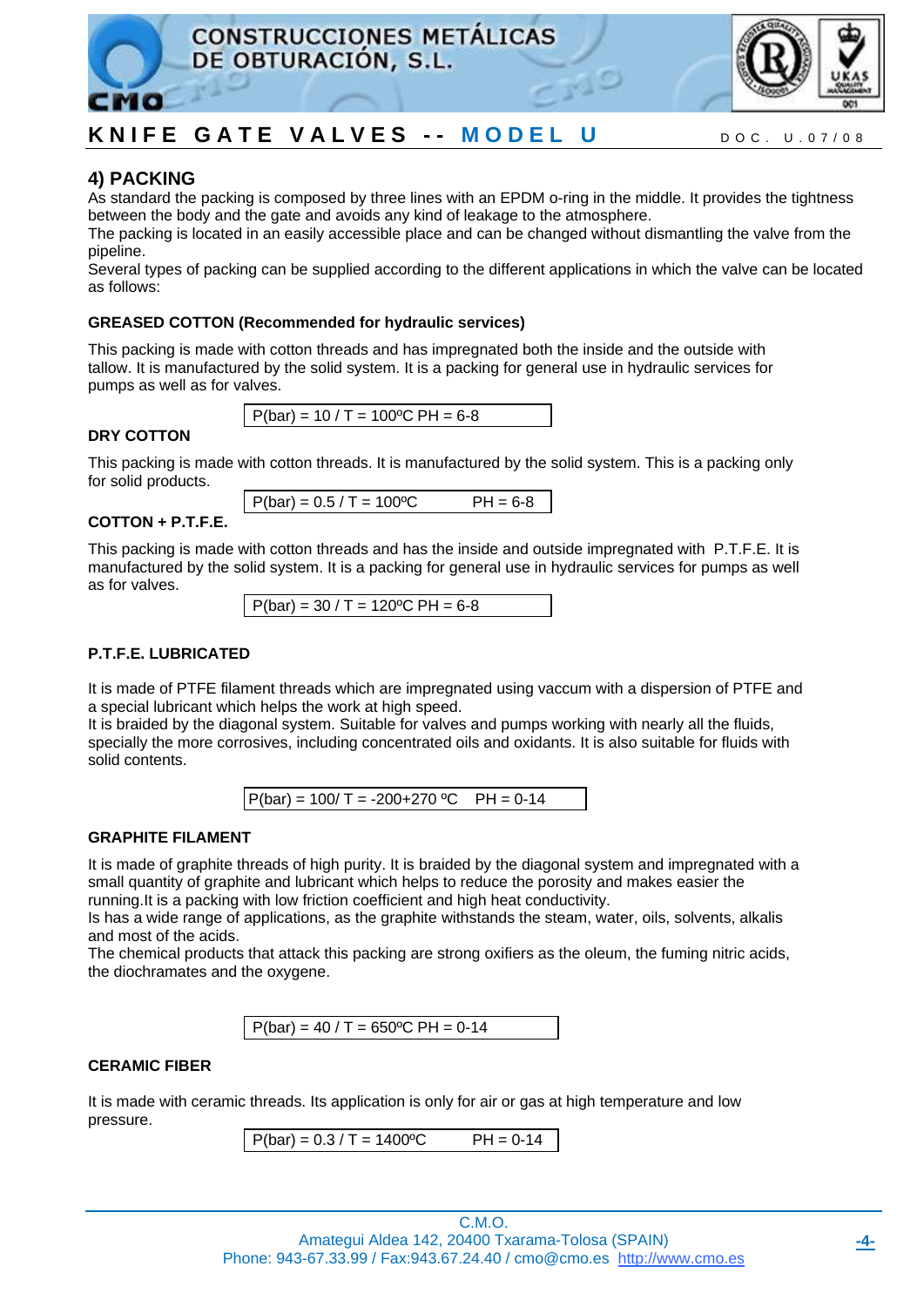



### **5) SPINDLE (STEM)**

The spindle (stem) of the CMO valve is made of stainless steel 18/8. This provides a high resistance and long corrosion resistant life.

The valve design can be with rising or non rising stem construction. When rising stem construction is manufactured a stem protection hood is supplied that protects the stem from dust and dirty and, at the same time, keeps the stem lubricated.

### **6) PACKING GLAND**

The packing gland gives the possibility to apply a uniform pressing force on the packing to ensure the tightness of the packing. As standard cast iron body valves include aluminium packing gland and stainless steel body valves include CF8M stainless steel packing gland.

### **7) ACTUATORS**

All kind of actuators can be supplied with the advantage that CMO design is completely interchangeable. The design gives the possibility to the customer to change the actuators by their own. Normally there is no need of any extra mounting kit and in the cases that it is necessary CMO provides it.

### **ACCESSORIES**

Several types of accessories are available to adapt the valve to specific working conditions, such as:

#### **Mirror Polished Gate**

The mirror polished gate is specially recommended for food industry and applications were the solids can stick on the gate. The mirror polished gate is an alternative to solve such kind issues.

### **PTFE Lined Gate**

As the mirror polished gate, it improves the performance of the valve against the adherence.

#### **Stellited gate**

Addition of stellite material on the gate wedge to protect it from abrasion.

#### **Scraper in the packing**

It cleans the gate during the opening movement to avoid the damage of the packing.

### **Air injection in the packing gland (Figure 2)**

Injecting air inside of the packing (stuffing box) an air chamber is created that improves the tightness of it.

#### **Heating jacket**

Recommended in applications in which the working fluid can get hard inside of the body casing. The heating jacket keeps the body temperature constant avoiding solidification of the working media.

### **Flushing holes in body (Figure 1)**

Several holes can be drilled on the body to flush air, steam or other fluid for cleaning of the valve seat.

#### **Mechanical Limit Switches, Inductive Switches and Positioners**

Limit switches for punctual valve position indication and positioners for continuous valve position indication.

**Solenoid valves** 

For air distribution into pneumatic actuators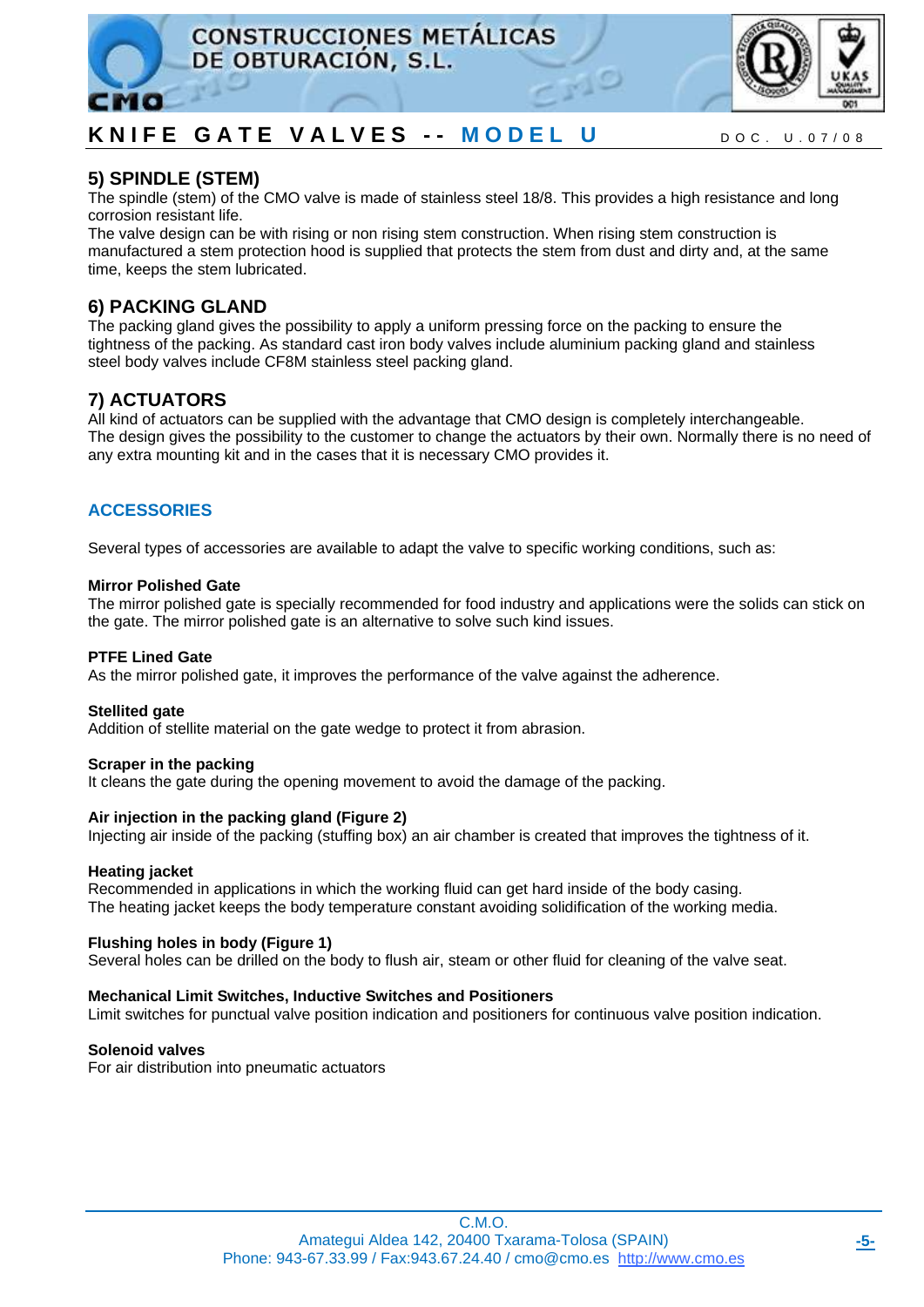



**Connection electrical boxes, electrical wiring and pneumatic piping**  Completely assembled units with all accessories can be supplied.

### **Stroke limiting mechanical stops**

#### **Mechanical locking device**

Allows the locking of the valve in a fixed position during long periods

**Emergency manual actuator (hand wheel /gear box)**  For emergency operation of the valve in case of power failure

**Triangular (V-notch) and pentagonal diaphragm with indication rule (Figure 2)**  Recommended for flow regulation purposes According to the opening percentage of the valve gives the flow passing trough the valve.

### **ACCESSORIES**



FIGURE 2

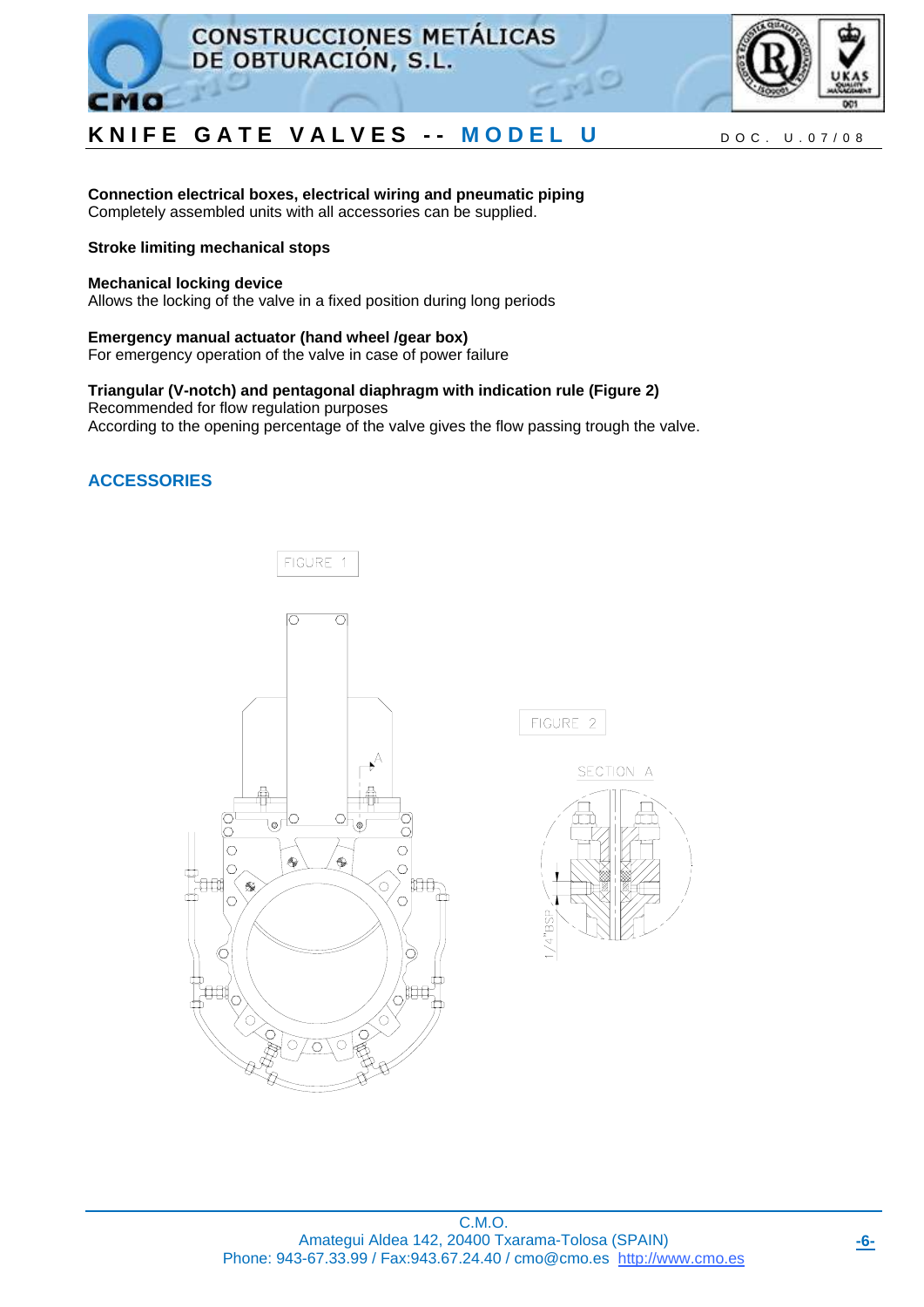

### **ACTUATORS**

CMO

The following actuators are available:

MANUAL ACTUATORS



HANDWHEEL

**HANDWHFFL** (NON RISING SPINDLE)



(\*)NOTE: CHAINWHEEL AND GEAR BOX ALSO AVAILABLE NON RISING STEM DESIGN

## OTHER TYPES OF ACTUATORS







(\*)NOTE: SINGLE ACTING ACTUATOR AVAILABLE WITH WITH SPRING TO CLOSE OR SPRING TO OPEN DESIGN.

(\*)NOTE: ALL AUTOMATED VALVES ARE SUPPLIED WITH SAFETY GUARDS COVERING THE GATE MOVEMENT AREA.



PNEUMATC S/A

**HYDRAULIC** 

C.M.O. Amategui Aldea 142, 20400 Txarama-Tolosa (SPAIN) Phone: 943-67.33.99 / Fax:943.67.24.40 / cmo@cmo.es http://www.cmo.es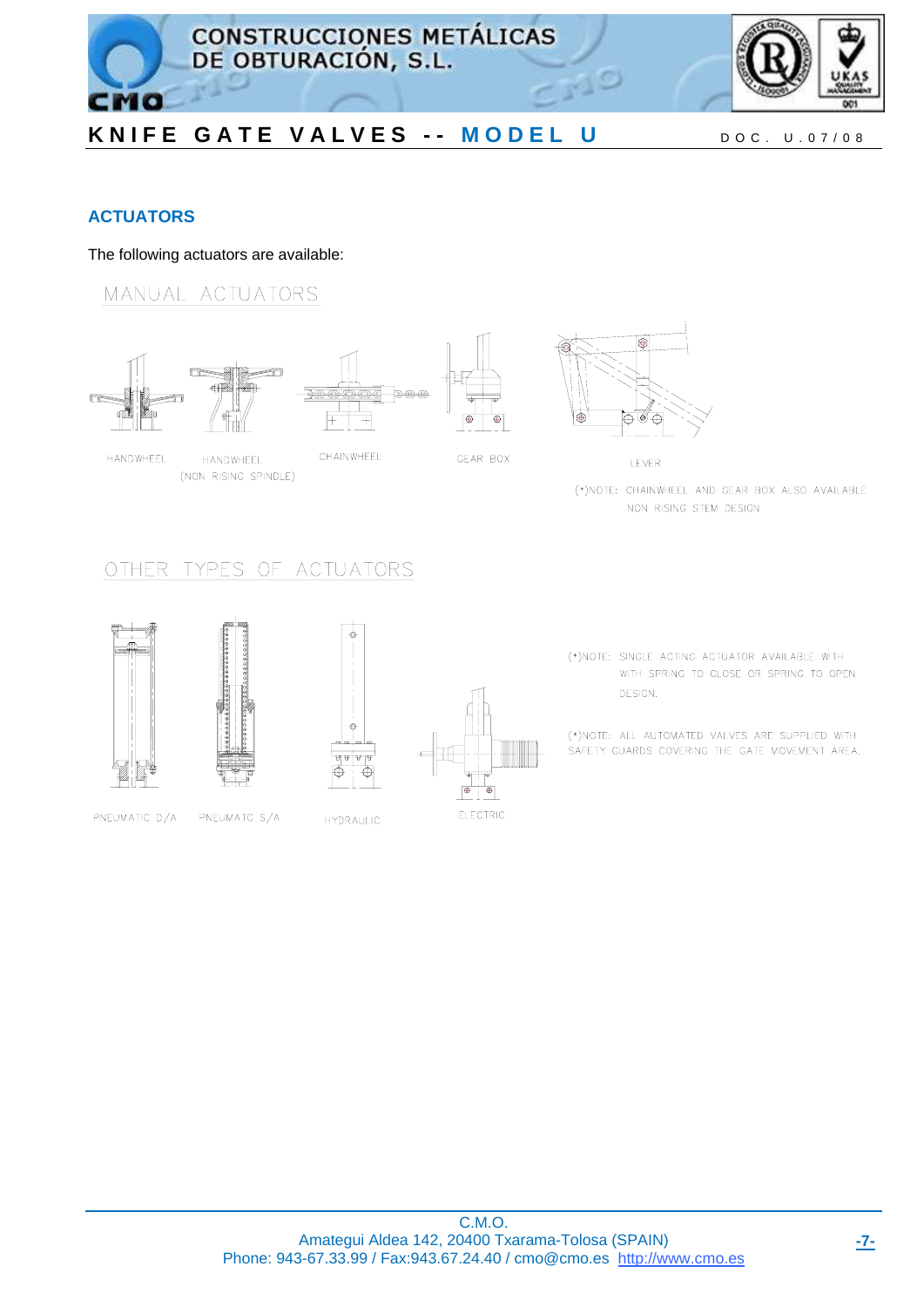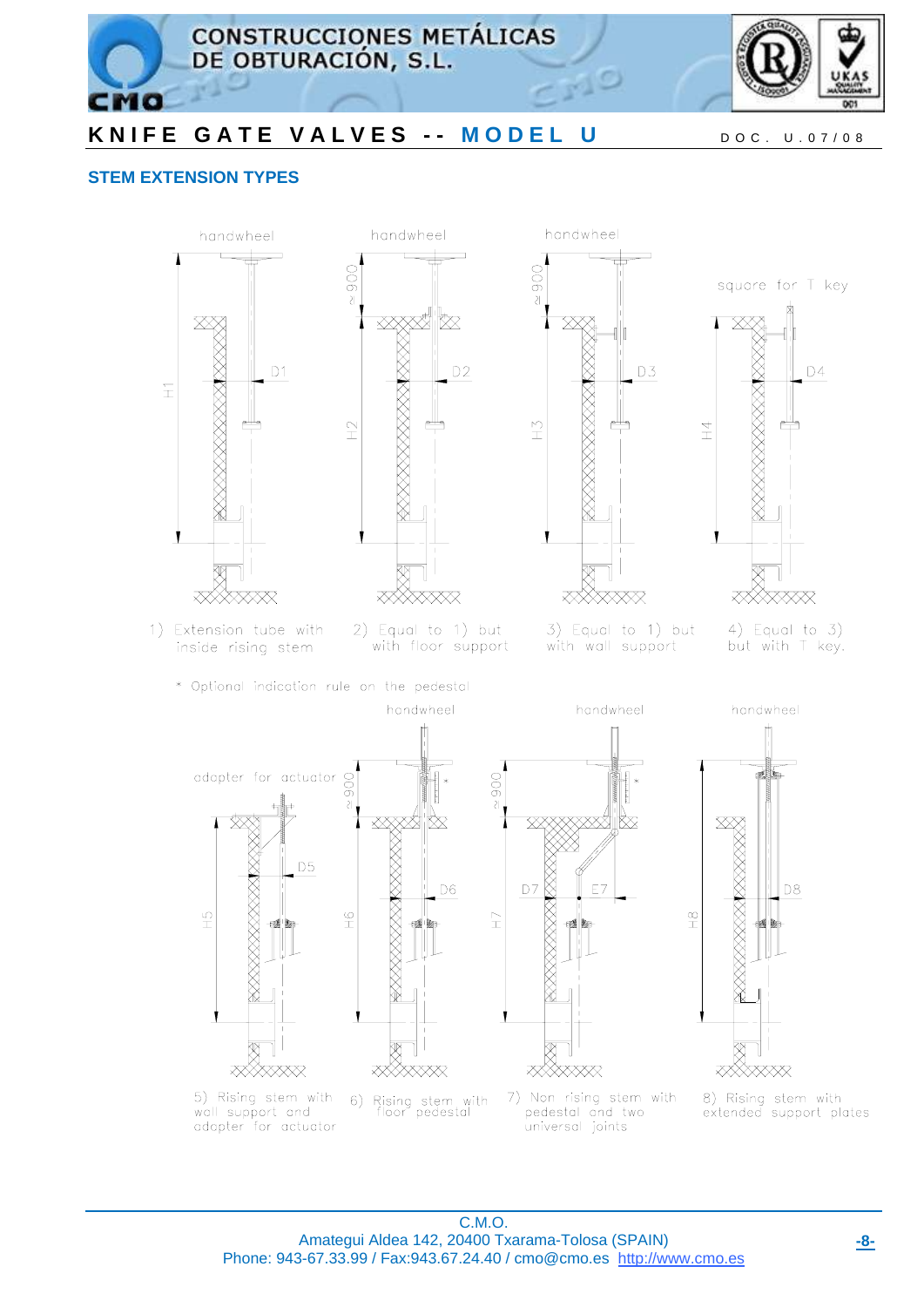

### **GENERAL DIMENSIONS: HANDWHEEL – RISING STEM (non rising steam also available)**





| DΝ  | <b>DIMENSIONES</b> |     |     |      |     |      |  |  |  |
|-----|--------------------|-----|-----|------|-----|------|--|--|--|
|     | А                  | Β   | С   | D    | øν  | Ηv   |  |  |  |
| 50  | 40                 | 92  | 63  | 295  | 225 | 417  |  |  |  |
| 65  | 40                 | 92  | 70  | 320  | 225 | 442  |  |  |  |
| 80  | 50                 | 92  | 92  | 346  | 225 | 469  |  |  |  |
| 100 | 50                 | 92  | 105 | 386  | 225 | 509  |  |  |  |
| 125 | 50                 | 102 | 120 | 420  | 225 | 593  |  |  |  |
| 150 | 60                 | 102 | 130 | 471  | 225 | 644  |  |  |  |
| 200 | 60                 | 119 | 160 | 582  | 325 | 825  |  |  |  |
| 250 | 70                 | 119 | 198 | 683  | 325 | 1026 |  |  |  |
| 300 | 70                 | 119 | 234 | 790  | 380 | 1126 |  |  |  |
| 350 | 96                 | 194 | 256 | 907  | 460 | 1357 |  |  |  |
| 400 | 100                | 194 | 292 | 1014 | 460 | 1463 |  |  |  |
| 450 | 106                | 290 | 308 | 1106 | 460 | 1651 |  |  |  |
| 500 | 110                | 290 | 340 | 1211 | 460 | 1756 |  |  |  |
| 600 | 110                | 290 | 400 | 1417 | 460 | 2062 |  |  |  |

### **GENERAL DIMENSIONS: PNEUMATIC DOUBLE ACTING (air supply pressure: 6 kg/cm2)**



| ΝD  | <b>DIMENSIONS</b> |     |     |                |                      |        |      |  |  |
|-----|-------------------|-----|-----|----------------|----------------------|--------|------|--|--|
|     | А                 | В   |     | Ø<br>CYLINDERI | S<br>B.S.P.          | Ø<br>J | Hν   |  |  |
| 50  | 40                | 92  | 63  | 80             | $\overline{4}$       | 96     | 412  |  |  |
| 65  | 40                | 92  | 70  | 80             | $\overline{4}$       | 96     | 452  |  |  |
| 80  | 50                | 92  | 92  | 80             | 4                    | 96     | 494  |  |  |
| 100 | 50                | 92  | 105 | 100            | $\overline{4}$       | 115    | 557  |  |  |
| 125 | 50                | 102 | 120 | 125            | ,,<br>$\overline{4}$ | 138    | 635  |  |  |
| 150 | 60                | 102 | 130 | 125            | $\overline{4}$       | 138    | 711  |  |  |
| 200 | 60                | 119 | 160 | 160            | ,,<br>$\overline{4}$ | 175    | 871  |  |  |
| 250 | 70                | 119 | 198 | 200            | 3/8"                 | 218    | 1027 |  |  |
| 300 | 70                | 119 | 234 | 200            | $3/8$ <sup>7</sup>   | 218    | 1177 |  |  |
| 350 | 96                | 194 | 256 | 250            | 3/8"                 | 270    | 1380 |  |  |
| 400 | 100               | 194 | 292 | 250            | ′8″<br>3             | 270    | 1536 |  |  |
| 450 | 106               | 290 | 308 | 300            | 2                    | 382    | 1691 |  |  |
| 500 | 110               | 290 | 340 | 300            | 2                    | 382    | 1846 |  |  |
| 600 | 110               | 290 | 400 | 300            | 2                    | 382    | 2152 |  |  |